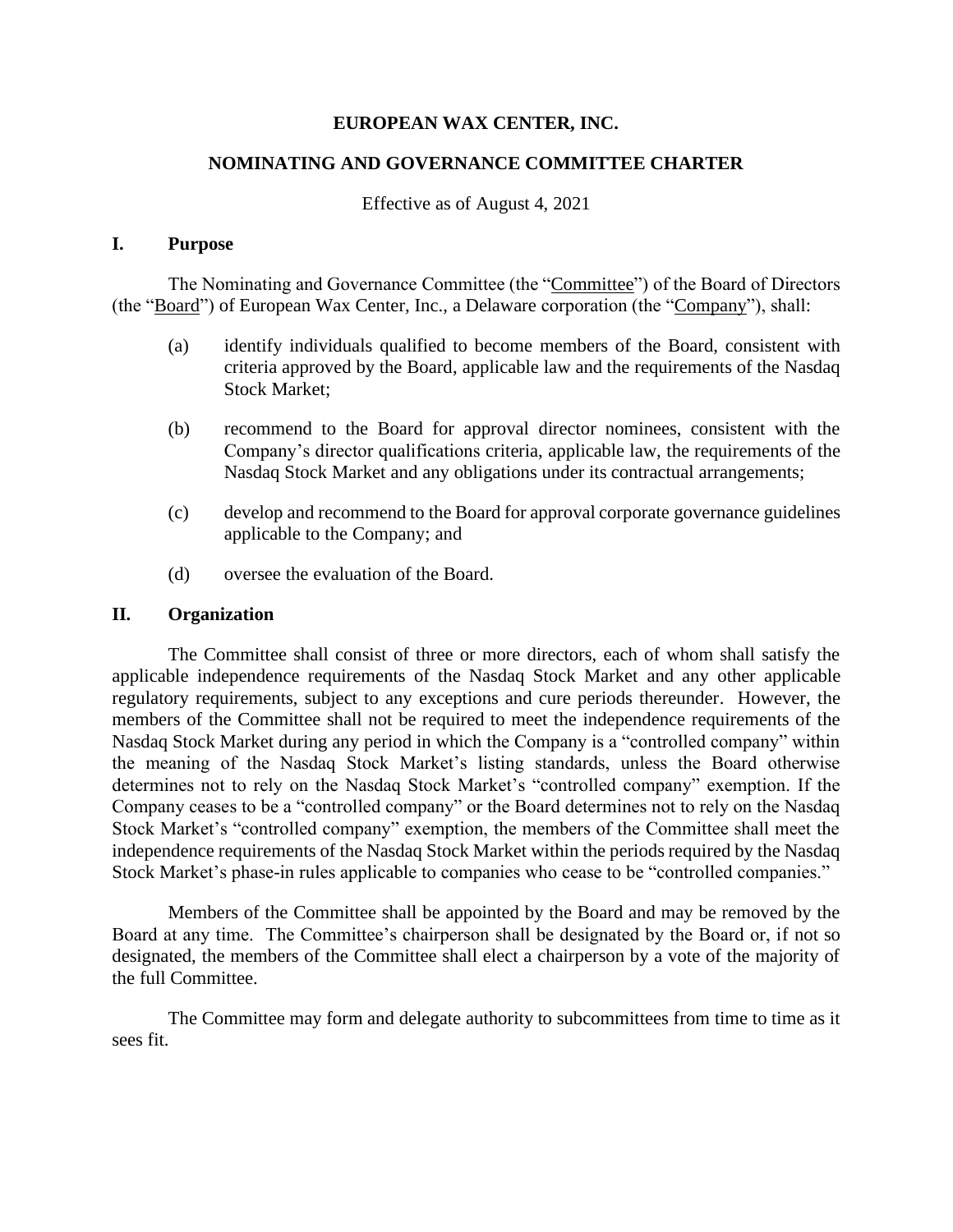## **III. Meetings**

The Committee shall meet at least four times per year on a quarterly basis, or more frequently as circumstances require. Meetings shall be called by the chairperson of the Committee or, if there is no chairperson, by a majority of the members of the Committee. Meetings may be held telephonically or by other electronic means to the extent permitted by the Company's organizational documents and applicable law. The Committee shall maintain minutes and records relating to those meetings. Committee actions may be taken by unanimous written consent.

## **IV. Authority and Responsibilities**

To fulfill its responsibilities, the Committee shall:

- 1. Develop and recommend to the Board for approval the criteria for Board membership, including (i) any specific minimum qualifications that it believes must be met by a nominee for a position on the Board, (ii) any specific qualities or skills that it believes are necessary for one or more of the Board members to possess and (iii) the desired qualifications, expertise, experience and characteristics (including diversity) of Board members, with the goal of developing an experienced and, highly qualified Board, and periodically review these qualifications with the Board. The backgrounds of the directors considered as a group should provide a significant breadth of experience, knowledge and abilities that shall assist the Board in fulfilling its responsibilities.
- 2. Identify individuals qualified to become members of the Board or any committee thereof in a manner consistent with the criteria approved by the Board and recommend to the Board the director nominees for the next annual meeting of shareholders or to fill vacancies on the Board or any committee thereof. As part of this process the Committee shall formally review each director's continuation on the Board every three years. In identifying and reviewing the qualifications of candidates for membership on the Board, the Committee shall consider all factors which it deems appropriate, including the requirements of the Company's corporate governance guidelines, applicable law, the requirements of the Nasdaq Stock Market and any other criteria approved by the Board.
- 3. Develop and periodically assess the Company's policies and procedures with respect to the consideration of director nominees submitted by stockholders of the Company and review the qualifications of such candidates pursuant to these policies and procedures.
- 4. Review and make recommendations to the Board with respect to the size, composition and organization of the Board and committees of the Board.
- 5. Review and make recommendations to the Board with respect to Board process, including the calendar, agenda and information requirements for meetings of the Board and its committees, executive sessions of non-management directors and executive sessions of independent directors.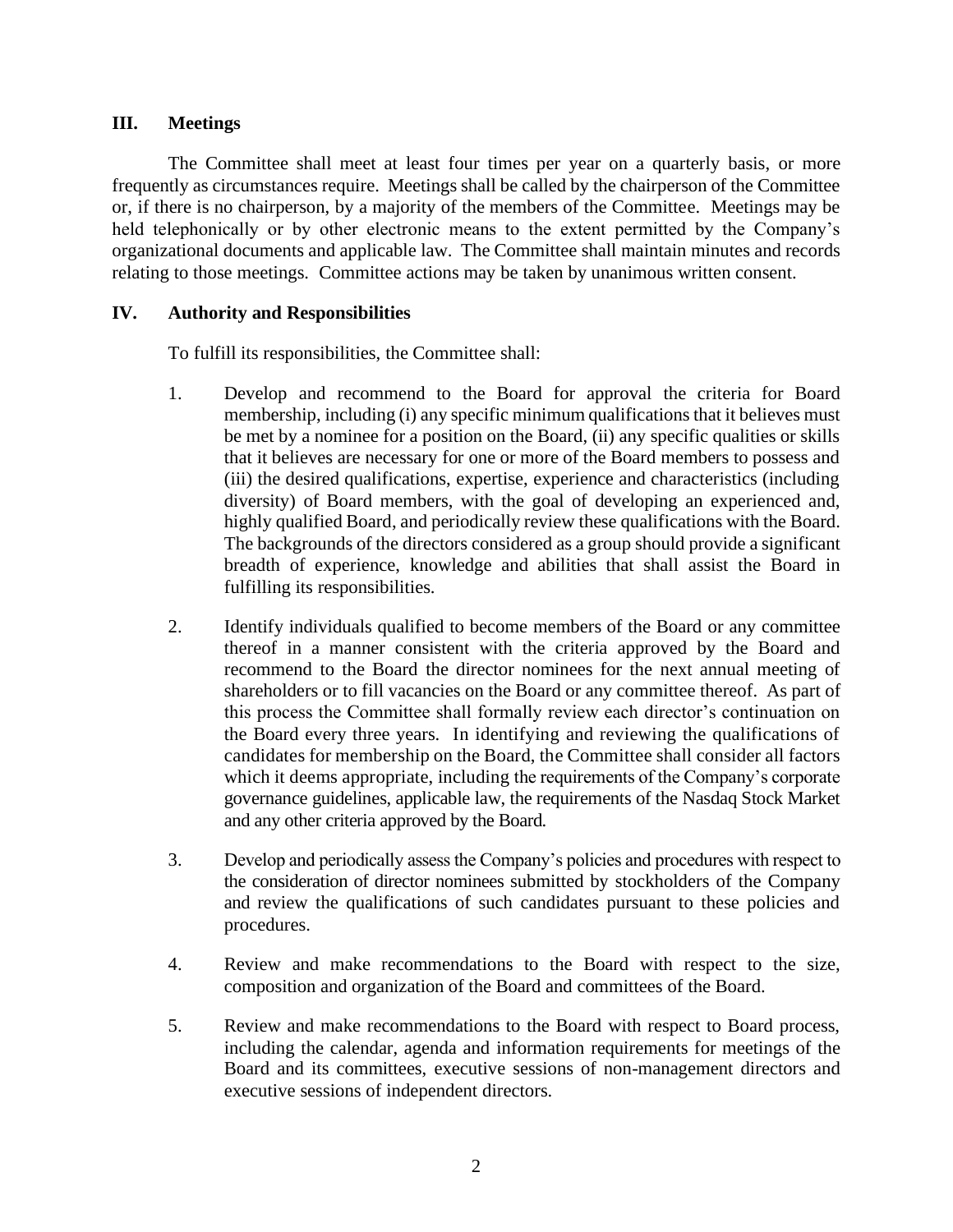- 6. Assist the Board in determining whether individual directors have material relationships with the Company that may interfere with their independence, as provided under the requirements of the Nasdaq Stock Market or any other applicable regulatory requirements.
- 7. Review and make recommendations to the Board with respect to any actual or potential conflict of interest involving a director or other circumstances that may adversely reflect upon a director, unless such actual or potential conflict of interest involves a related party transaction.
- 8. Review and recommend to the Board of Directors for approval the compensation of non-executive directors for their service to the Board of Directors.
- 9. Develop and recommend to the Board for approval a Chief Executive Officer ("CEO") and executive officer succession plan (the "Succession Plan"), develop and recommend to the Board for approval an interim CEO succession plan in the event of an unexpected occurrence and, as the Committee deems appropriate, to review the Succession Plan from time to time with the CEO and any other executive officers and recommend to the Board for approval any changes to, or candidates for succession under, the Succession Plan.
- 10. Oversee the annual evaluation of the Board and its committees.
- 11. Develop, review and assess the adequacy of the Company's corporate governance principles and guidelines annually and recommend to the Board any changes the Committee deems appropriate.
- 12. Oversee, develop and maintain the Company's orientation programs for new directors and continuing education programs for directors.
- 13. Review and discuss as appropriate with management the Company's disclosures relating to director independence, governance and director nomination matters and, based on such review and discussion, determine whether to recommend to the Board that such disclosures be disclosed in the Company's Annual Report on Form 10-K or annual proxy statement filed with the SEC, as applicable.
- 14. Periodically review the Company's policies and practices regarding the Company's environmental, social and governance ("ESG") and sustainability strategies. Such review will include a review of the Company's reporting on ESG and sustainability and risks related to ESG.
- 15. Review and assess the adequacy of this Charter annually and recommend to the Board any changes deemed appropriate by the Committee.
- 16. Review its performance annually.
- 17. Report regularly to the Board.